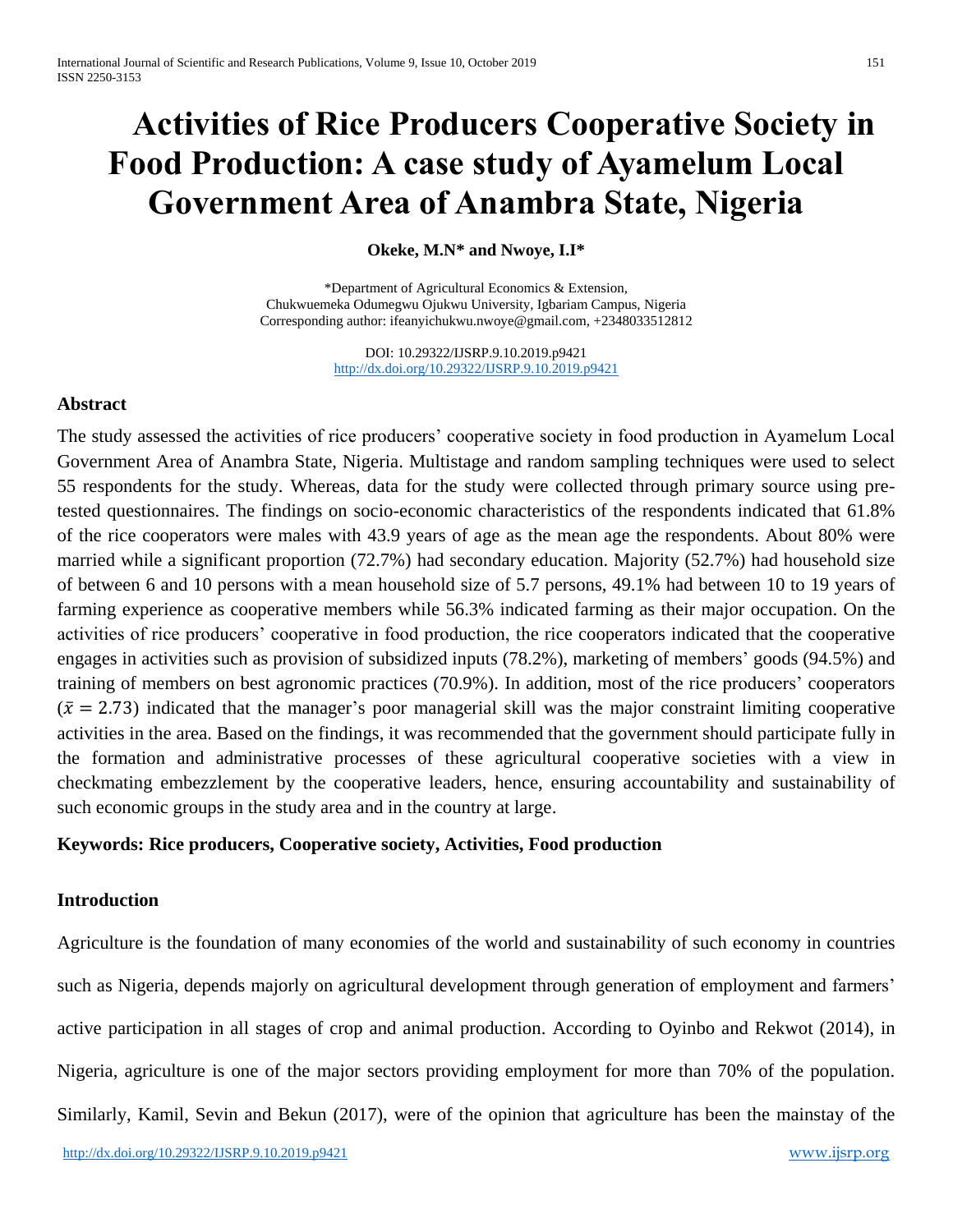Nigeria's economy providing the largest chunk of foreign exchange inflow into the country. Consequently, most public policies in Nigeria, especially since independence in 1960, were tailored towards promoting food security, provision of the agricultural raw materials needed by the manufacturing sector to provide adequate employment and income to alleviate poverty as well as earn substantial foreign exchange (Ogbanga, 2018; Saheed and Isa, 2017).

However, according to Ojide, Ojide and Ogbodo (2014), the sector has been halted as a result poor investment through introduction and implementation of improved farming technologies and policies. In attempt to solve some of these agricultural challenges faced by the country, successive Nigerian governments recognized that cooperative societies are essential for the development, improvement and sustainability of the agricultural sector. Hence, the establishment of agricultural programmes such as Agricultural Development Programme (ADP), River Basin and Rural Development Authorities (RBRDAs) etc. Farmers under these programmes are always organized into cooperative groups for better co-ordination of the farmers' activities and abilities. By so doing, the programmes have effectively utilized the cooperative approach for group action and this tailors with the primary objectives of forming group farming cooperatives which is to increase agricultural outputs. In addition, donor agencies and government have re-emphasized cooperative as a strategy to promote collective action to strengthen smallholder's livelihoods by linking them to National and International markets (Yamusa and Adefila, 2014).

Co-operatives are defined by the International Cooperative Alliance's Statement on the Cooperative Identity as an autonomous association of persons united voluntarily to meet their economic, social and cultural needs and aspirations through jointly owned and democratically controlled enterprises (Kareem, Arigbabu, Akintaro and Badmus, 2012). Cooperatives groups are established by like-minded persons in order to purse mutually beneficial economic interest and they provide a unique tool for achieving one or more economic goals in an increasingly competitive global economy (Adejo, Adejo and Shaibu, 2017). These goals include but not limited to achieving economic of size, improving bargaining power when dealing with other business, purchasing in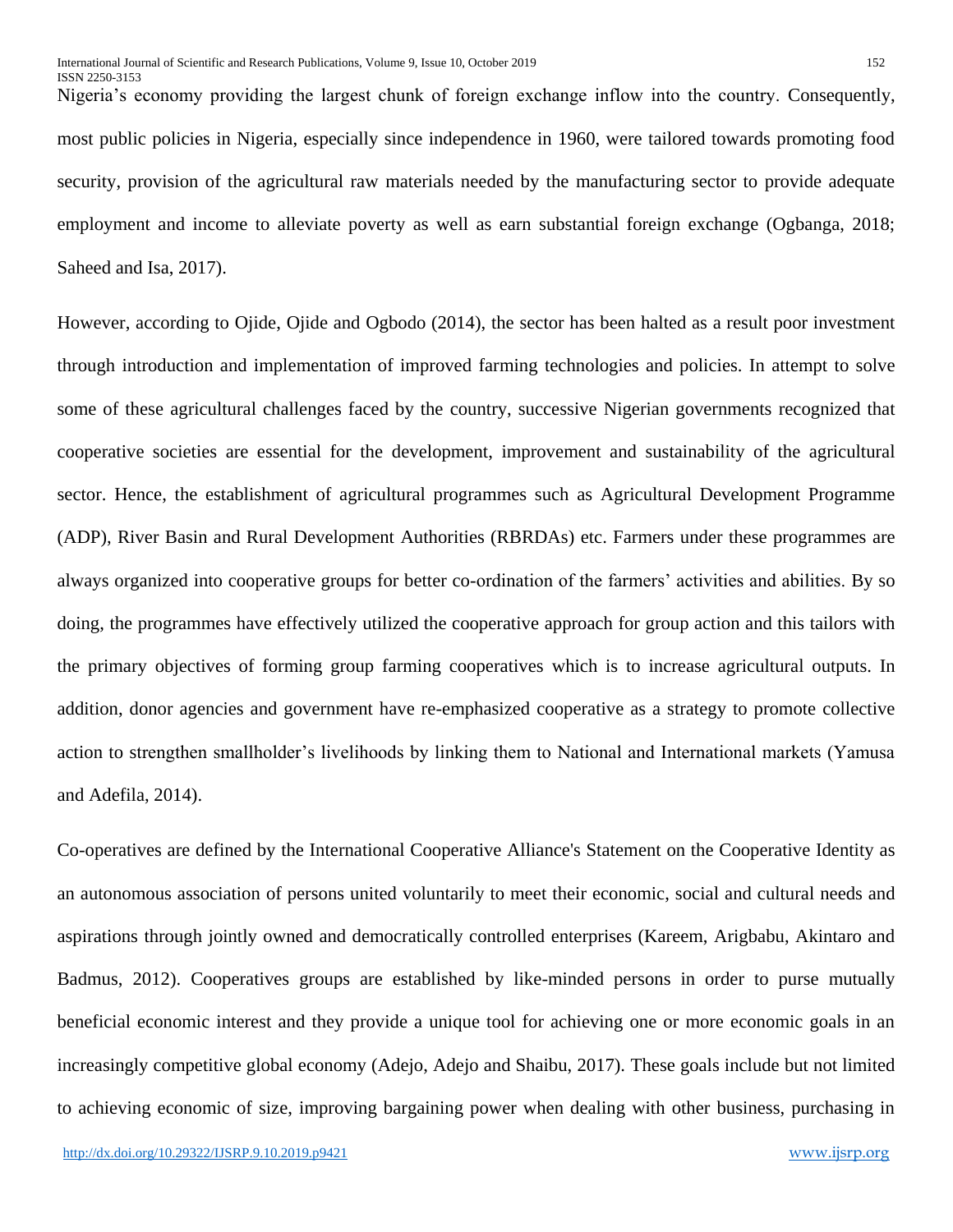bulk to achieve lower prices and obtaining product and services otherwise unavailable. Today, in an era where many farmers feel powerless to change their lives, cooperative of different types remain a strong and viable economic alternative and they are based on the powerful ideology that together, a group of people can achieve goals that none could achieve as an individual (Ademu, Aduku, Elesho and Nweke, 2018). Cooperative societies have been an effective way for people to exert control over their economic livelihoods and to Ani (2018), cooperative can be considered as a force, an alternative and countervailing power to both big business and big government.

However, several literatures have reported that in spite of Nigeria's rich agricultural resource endowment, there has been a gradual decline in agriculture's contributions to the nation's economy and food security (Aroriode and Ogunbadejo, 2014; Olajide, Akinlabi and Tijani, 2012). Similarly, it is pertinent to note that the smallholder farmers have accounted for over 90% of all agricultural output in Nigeria but are burdened with high cost of farm inputs, insufficient farming techniques, inadequate infrastructure, poor producers' prices and heavy constraints in obtaining credits and insurance (Yamusa, *et al*, 2014; Mgbenka and Mbah, 2016). Consequently, the cooperative option comes into play as one of the essential viable means to effectively mobilize farmers to form groups and pool resources together in order to become more effective in agricultural production. In addition, considering various studies (Ojiako and Ogbukwa, 2012; Adefila, 2012; Ofuoku and Urang, 2011 and Gertler, 2011) little or no attention has been drawn to the roles and activities of cooperative societies in food production; of which the case in Ayamelum Local Government Area is not an exception. Therefore, assessing the activities of the rice producers' cooperative society in food production in Ayamelum Local Government Area of Anambra State, Nigeria is timely, as it intend to achieve the following research objectives:

- i. describe the socioeconomic characteristics of the cooperators;
- ii. determine the activities of cooperative societies in food production;
- iii. identify the benefits derived by the members of the cooperative society and;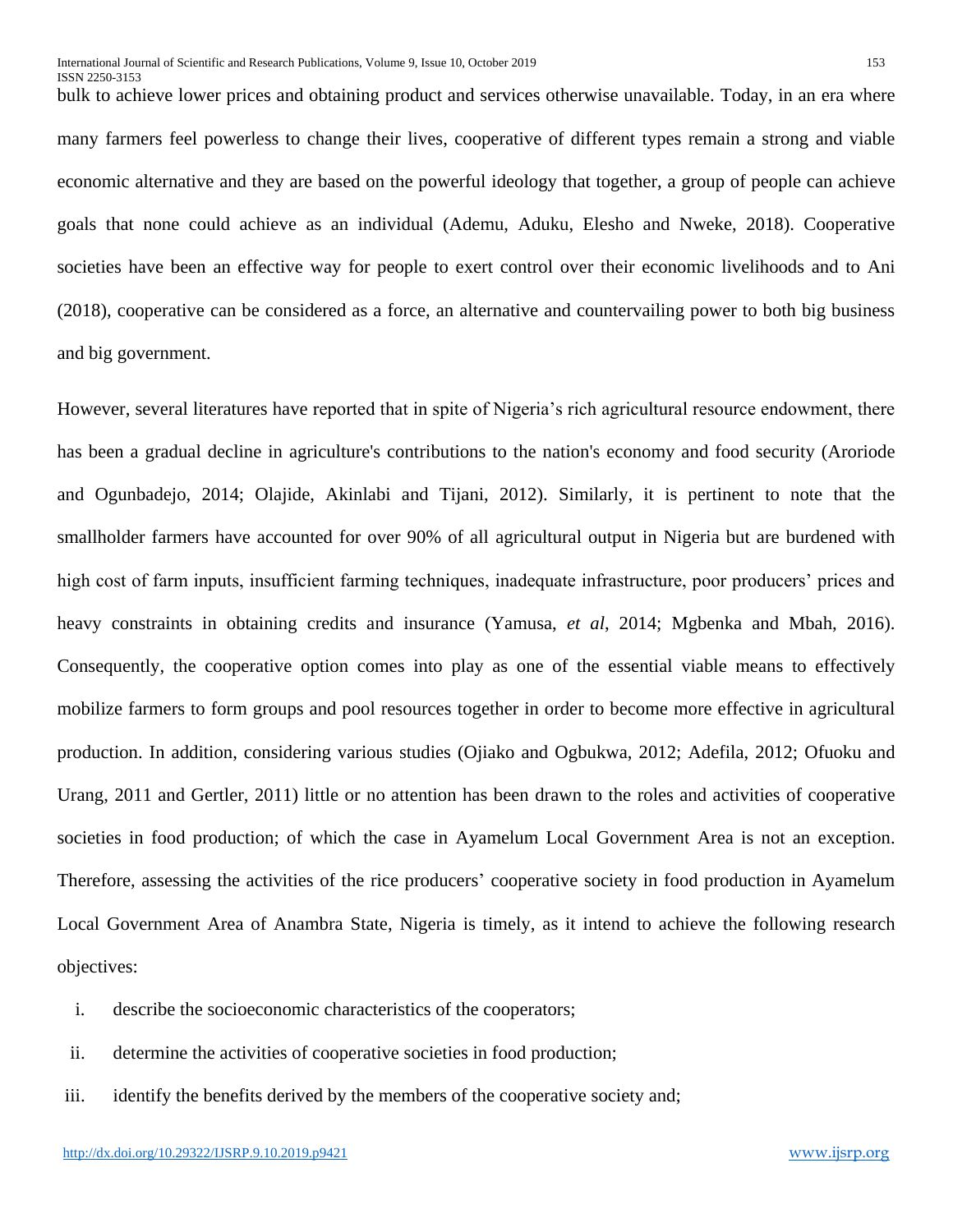ISSN 2250-3153

iv. identify the constraints militating against rice producers cooperative activities in the area

## **Methodology**

The study was carried out in Ayamelum Local Government Area of Anambra State, Nigeria. Ayamelum is located in the Southeast geopolitical zone of Nigeria and it is housed in Anaku as its headquarters. The local government is one the twenty-one (21) Local Government Areas in Anambra State and comprised eight communities, which includes Omor, Umueje, Omasi, Igbakwu, Umumbo, Anaku, Umuerum and Ifite Ogwari. Ayamelum Local Government Area is known for its fertile arable land for commercialized agricultural activities and as such, it is known to be one of the major food baskets of the state. Hence, larger percentages of the people are predominantly farmers and depend solely on agriculture for their livelihood. Population for the study comprised the rice producers who are members of rice producers' cooperative society in Ayamelum Local Government Area of Anambra State, Nigeria. Purpose and random sampling techniques were used to select 55 respondents for the study. Stage I involved a purposive selection of five communities (Anaku, Umumbo, Omor, Umueje and Omasi) out of the eight communities existing in the study area. Stage II involved a random selection of eleven farmers belonging to rice producer's cooperative society from each of the five selected communities to arrive at 55 respondents that were used for the study. Data for the study were obtained from primary source through the use of structured questionnaire and were analyzed using frequency counts, percentages and mean score.

## **Results and Discussion**

### **Socioeconomic Characteristics of the Respondents**

The gender distribution of the respondents (Table 1) indicated that 34 persons accounting for 61.8% were males while female constituted 38.2% of the total sample size. This shows that the rice cooperative society in the study area has high ratio of males as human capital compared to the female counterparts. This is in agreement with the finding of Onoh (2018), who stated that majority of the cooperators in Udi Local Government Area were males. On the other hand, the mean age of the respondents was 43.9 years while majority (38.2%)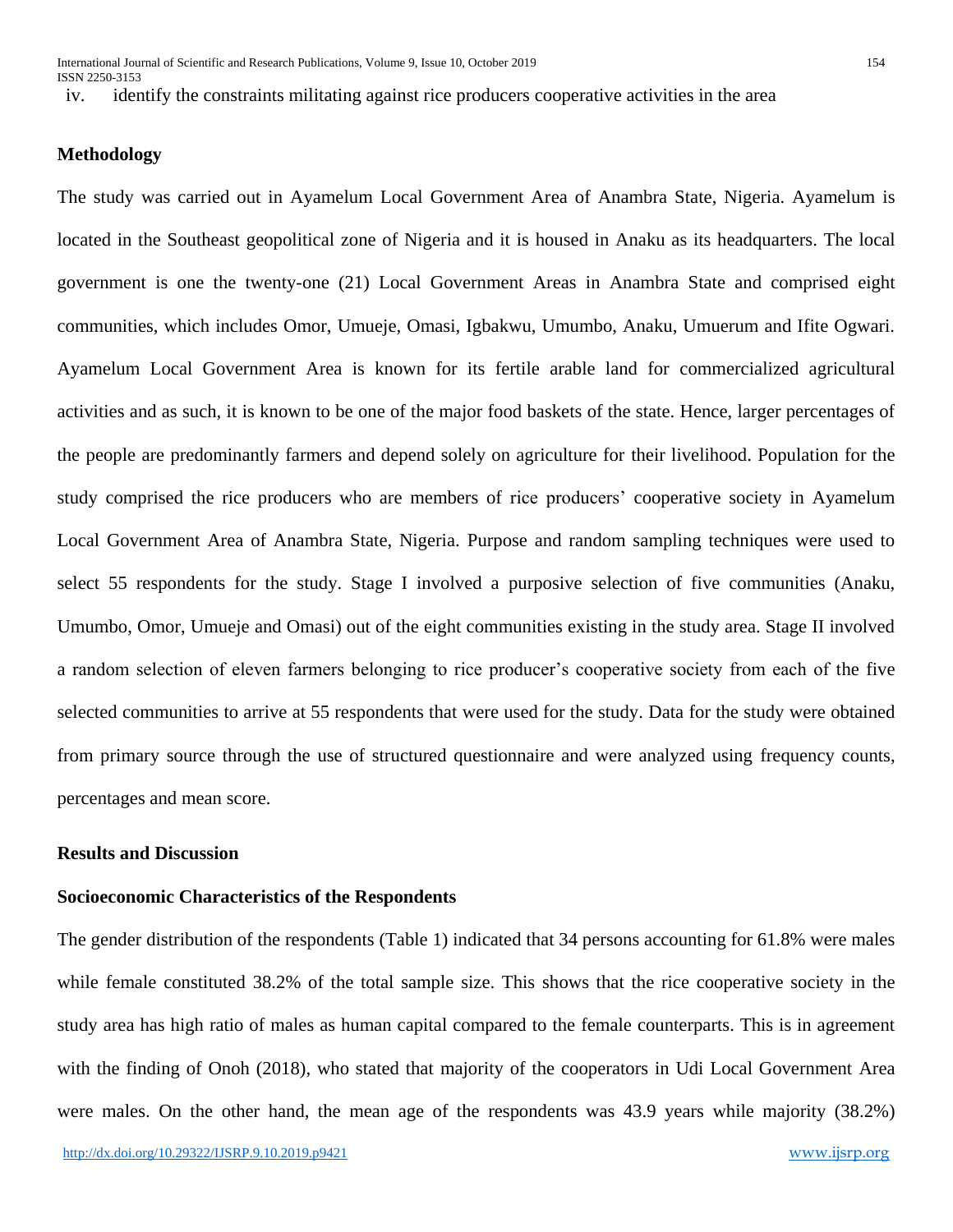belonged to age range of between 40 and 49 years, indicating that the cooperators belongs to the economically active and productive age group. Whereas, 21.5% fell between the ages of 30 and 39 years and another 21.8% fell between 50 and 59 while only 7.3% of the respondents were categorized under old age group of between 60 and 69 years. Majority (80%) of the cooperators were married, 9.1% were single and another 9.1% were divorced while 1.8% were widows. The high involvement and participation of married people in the rice producers' cooperative in food production may be as a result of their family responsibilities.

A significant proportion of the respondents (72.7%) had secondary education, 18.7% went to primary school and 9.1% attended tertiary institution. The implication of this result is that all the respondents attained one level of formal education or the other. As such, it is obvious that the respondents are literates since most of which can read, write and apply any skill acquired through training. More so, the result revealed that 52.7% had household size of between 6 and 10 with a mean household size of 5.7 persons, 43.6% had household size of between 1 and 5, meanwhile the remaining 3.6% of the respondents had household size of between 11 and 15 persons. On the distribution of the rice producers' cooperators according their years of farming experience, the result indicated that the mean years of farming experience was 14.6 years with 49.1% having spent between 10 and 19 years in farming. Followed by 25.5% who fell between 1 and 9 years, 7.3% between 30 to 39 and very few between 40 to 49 years. The result indicates a significant years of farming experience and by implication, it is expected that such significant years will bring about increase in knowledge and skills. Furthermore, the result revealed that 31 persons, accounting for 56.3% of the respondents were strictly rice farmers, 27.3% were traders who engage in commercial activities and only 16.4% were civil servants. The implication is that majority of the rice producer cooperators in Ayamelum local government area of Anambra State were mainly farmers.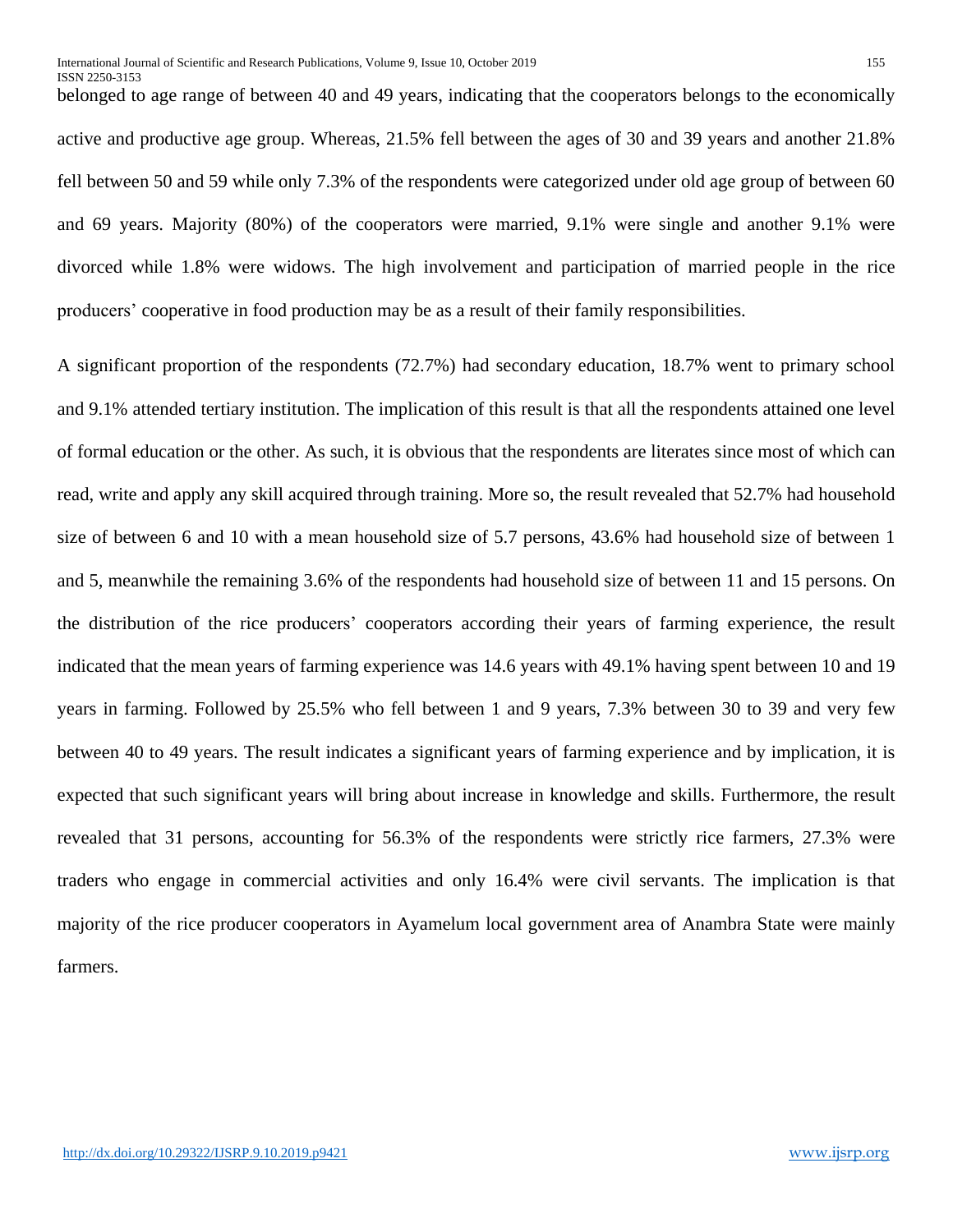| Socioeconomics variables   | <b>Frequency</b> | Percentage (%) | <b>Mean</b> $(\bar{x})$ |
|----------------------------|------------------|----------------|-------------------------|
| <b>Gender</b>              |                  |                |                         |
| Male                       | 34               | 61.8           |                         |
| Female                     | 21               | 38.2           |                         |
| Age                        |                  |                |                         |
| $20 - 29$                  | 6                | 10.9           |                         |
| $30 - 39$                  | 12               | 21.8           |                         |
| $40 - 49$                  | 21               | 38.2           | 43.9                    |
| $50 - 59$                  | 12               | 21.8           |                         |
| $60 - 69$                  | $\overline{4}$   | 7.3            |                         |
| <b>Marital status</b>      |                  |                |                         |
| Single                     | 5                | 9.1            |                         |
| Married                    | 44               | 80             |                         |
| Widowed                    | $\mathbf{1}$     | 1.8            |                         |
| Divorced                   | 5                | 9.1            |                         |
| <b>Educational level</b>   |                  |                |                         |
| No formal education        | $\boldsymbol{0}$ | 0.0            |                         |
| Primary education          | 10               | 18.2           |                         |
| Secondary education        | 40               | 72.7           |                         |
| Tertiary                   | 5                | 9.1            |                         |
| <b>Household size</b>      |                  |                |                         |
| $1 - 5$                    | 24               | 43.6           |                         |
| $6 - 10$                   | 29               | 52.7           | 5.7                     |
| $11 - 15$                  | $\overline{2}$   | 3.6            |                         |
| <b>Years of membership</b> |                  |                |                         |
| $1 - 9$                    | 14               | 25.5           |                         |
| $10 - 19$                  | 27               | 49.1           |                         |
| $20 - 29$                  | 9                | 16.4           | 14.6                    |
| $30 - 39$                  | $\overline{4}$   | 7.3            |                         |
| $40 - 49$                  | $\mathbf{1}$     | $1.8\,$        |                         |
| <b>Major occupation</b>    |                  |                |                         |
| Farming                    | 31               | 56.3           |                         |
| Trade/commerce             | 15               | 27.3           |                         |
| Civil Servant              | 9                | 16.4           |                         |

# **Table 1: Percentage distribution of the respondents according to their Socioeconomics Characteristics (n=55)**

# **Activities of rice producers' cooperative society in food production**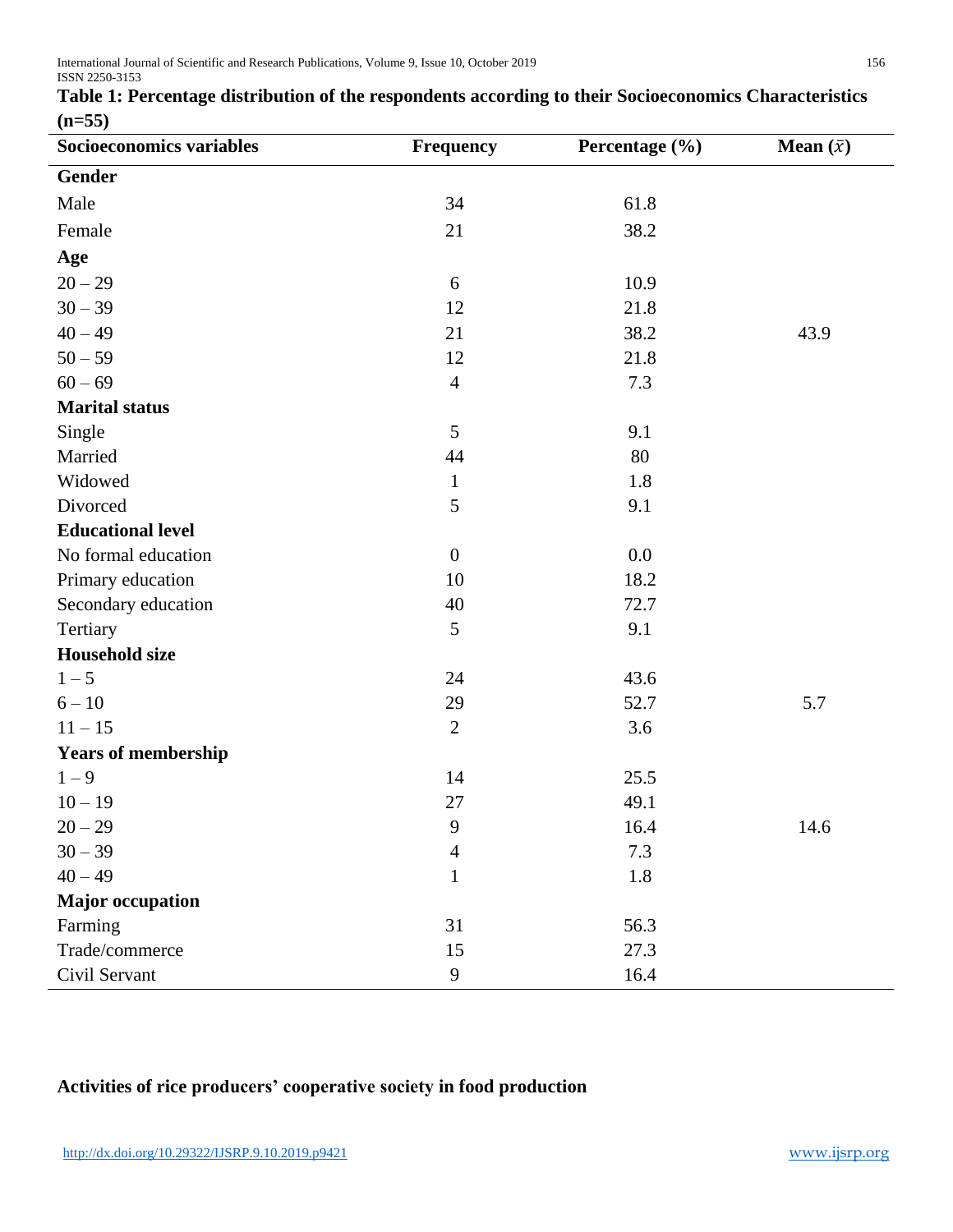The result of the study in Table 2 shows the respondent's opinion on the activities of rice producers' cooperative in food production. Majority of the respondents indicated that the cooperative was mainly engaged in activities such as provision of subsidized inputs (78.2%), marketing of members' goods (94.5%) and training of members on best agronomic practices (70.9%). More so, provision of low interest loans (87.2%), communal labour (81.8%), provision of market for members' goods (92.7%) and provision of transportation for members' goods (65.5%) were equally not left unattended. The implication of this result is that the rice producers' cooperative in the study area engaged in many activities as it concern food production. This is in agreement with the finding of Annusike, Ogholadja and Ogbonna (2017), who stated that many agricultural development strategies such as input subsidization, marketing boards, and institutional reforms embarked on, are geared towards the improvement of agricultural production.

| <b>Cooperative Activities</b>                   | Yes              |                    |
|-------------------------------------------------|------------------|--------------------|
|                                                 | <b>Frequency</b> | Percentage $(\% )$ |
| Provision of subsidized inputs                  | 43               | 78.2               |
| Marketing of members goods                      | 52               | 94.5               |
| Training of members on best agronomic practices | 39               | 70.9               |
| Provision of low interest loans                 | 48               | 87.2               |
| Communal labour                                 | 45               | 81.8               |
| Provision of market for members' goods          | 51               | 92.7               |
| Provision of transportation for members' goods  | 36               | 65.5               |

**Table 2: Activities of rice producers' cooperative society in food production (n=55)**

# **Benefits of rice producers' cooperative society to the farmers**

On the overall benefits of rice producers cooperative to the beneficiaries as presented in Table 3, majority (98.2%) of the cooperators indicated that they had increase in farm income, 96.4% had increase in yield, 94.5% improved wellbeing, 92.7% had access to market, 90.9% had increase in sales and 89.1% benefited from subsidized quality inputs. These were followed by better bargaining power (83.5%), better access to information (81.8%), low cost of labour (76.4%), improved farm management (72.7%), communal labour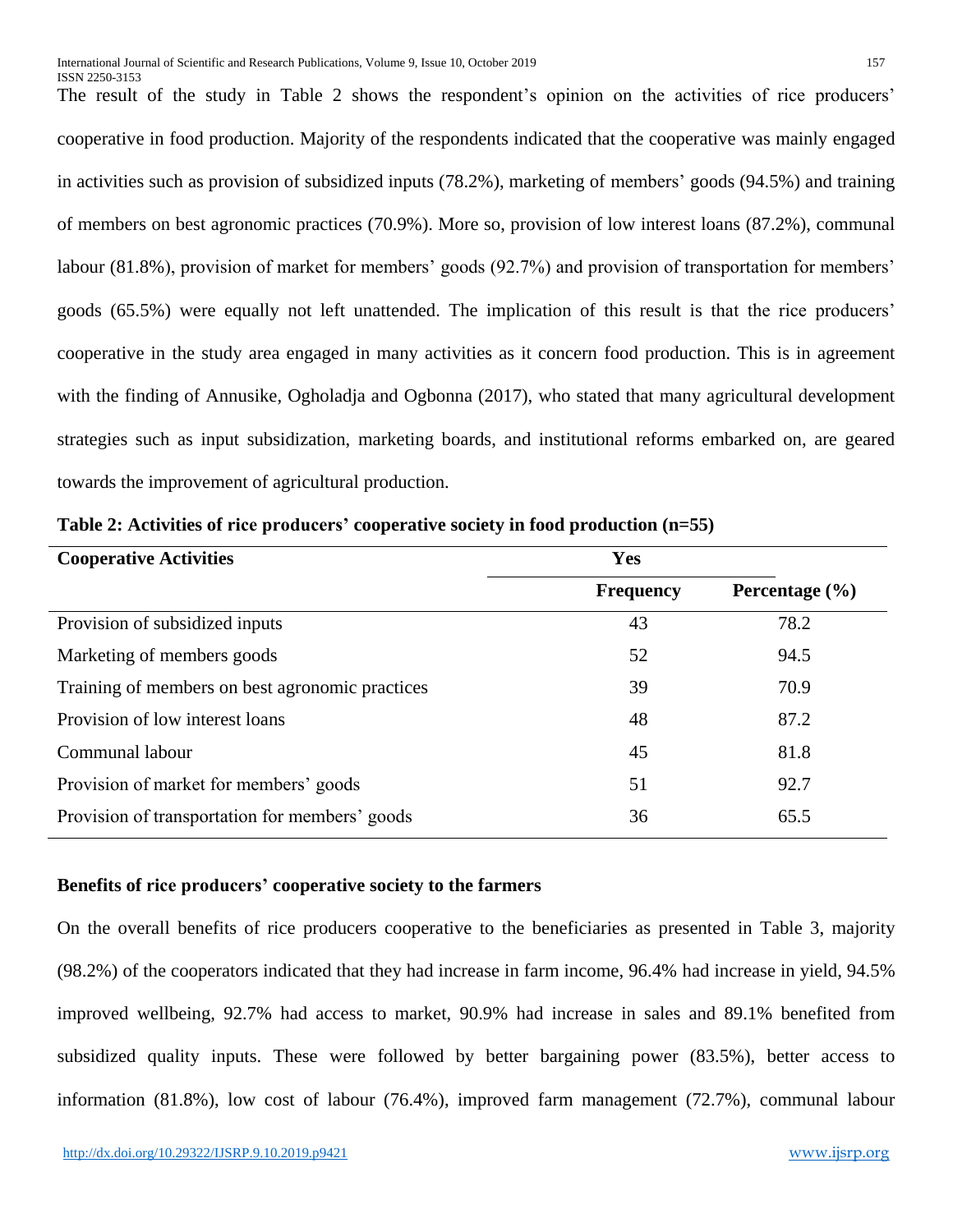(69.1%), access to low interest rates (60.0%), access to training (58.2%) and access to extension agents (49.1%). The result shows that majority of the rice producers' cooperators benefited immensely from their membership and this aligns with the core objectives of cooperative societies as highlighted by Oluyombo (2012). Who was of the view that social intermediation in cooperative societies includes training of members on different areas of vocations, creation of market, provision of subsidized quality input, provision of communal labour and access to low interest loans.

**Table 3: Overall benefits of cooperative society to the farmers**

| <b>Benefits</b>              | <b>Frequency</b> | Percentage $(\% )$ |
|------------------------------|------------------|--------------------|
| Increase in farm income      | 54               | 98.2               |
| Increase in yield            | 53               | 96.4               |
| Improved wellbeing           | 52               | 94.5               |
| Access to market             | 51               | 92.7               |
| Increase in sales            | 50               | 90.9               |
| Subsidized quality inputs    | 49               | 89.1               |
| Better bargaining power      | 46               | 83.5               |
| Better access to information | 45               | 81.8               |
| Low cost of labour           | 42               | 76.4               |
| Improved farm management     | 40               | 72.7               |
| Communal labour              | 38               | 69.1               |
| Access to low interest rates | 33               | 60.0               |
| Access to training           | 32               | 58.2               |
| Access to extension agents   | 27               | 49.1               |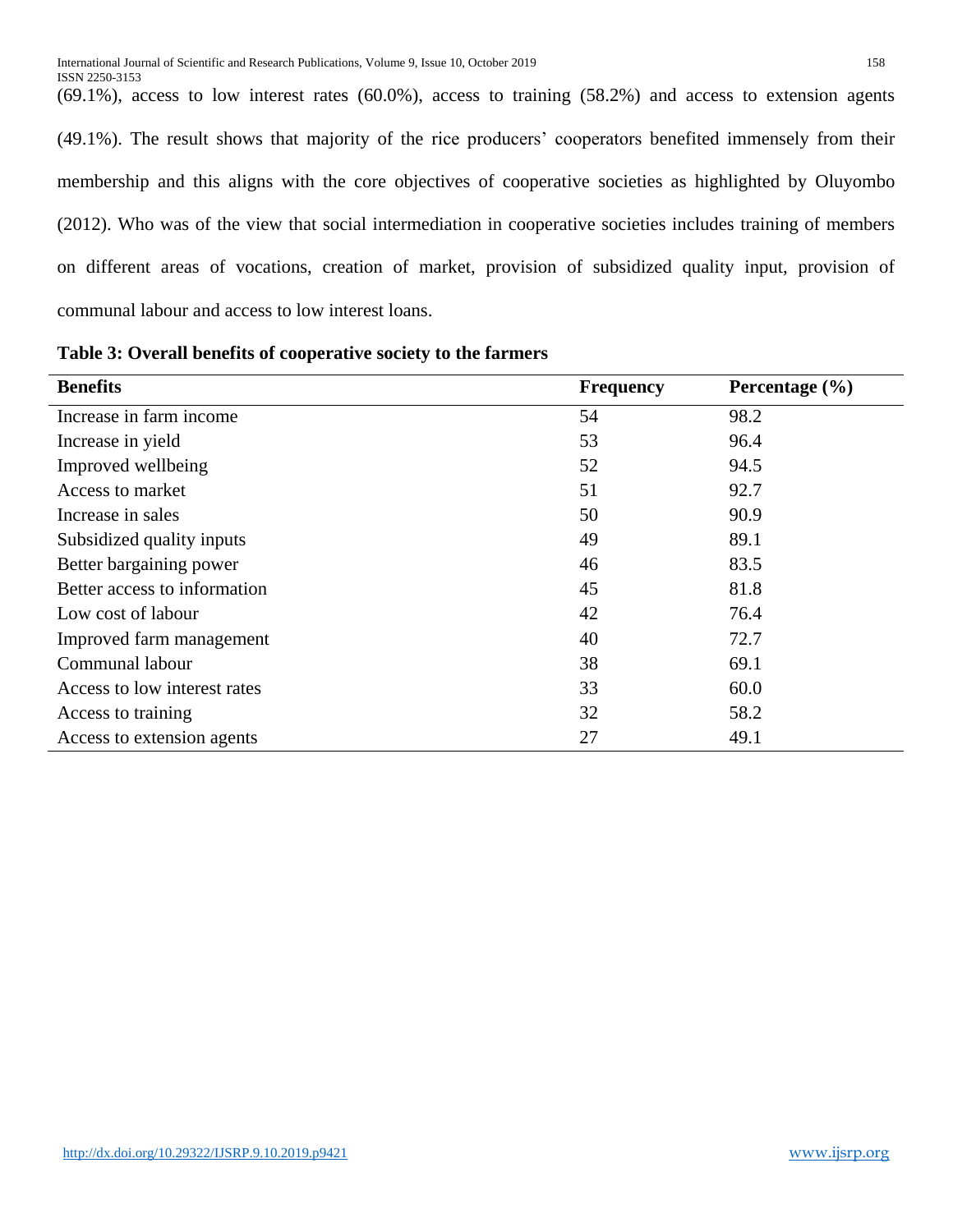# **Constraints Militating against the Activities of Rice Producers' Cooperative**

Table 4 indicated that manager's poor managerial skill ( $\bar{x} = 2.73$ ) was the major constraint militating against the activities of rice producers cooperative in Ayamelum Local Government Area. Embezzlement among leaders ( $\bar{x}$ =2.63), inadequate support from the government ( $\bar{x}$ =2.58), inadequate training ( $\bar{x}$ =2.51), conflict between members ( $\bar{x}$ =2.44), poor knowledge on value addition ( $\bar{x}$ =2.28), inadequate capital ( $\bar{x}$ =2.21), poor educational background ( $\bar{x}$ =2.12), inadequate storage facilities ( $\bar{x}$ =2.08) and poor access to information and technology  $(\bar{x}2.00)$  were equally indicated by the cooperators. This result corroborates the finding of Opata  $et$ *al*. (2014), who highlighted factors such as experience of the managers and amount of credit from donors as constraints that affect the performance of a cooperative.

| <b>Constraints</b>                        | <b>Means Score</b> | <b>Rank</b>      |
|-------------------------------------------|--------------------|------------------|
| Poor managerial skills of the manager     | 2.73               | 1 <sup>st</sup>  |
| Embezzlement                              | 2.63               | 2 <sup>nd</sup>  |
| Inadequate support from the government    | 2.58               | 3 <sup>rd</sup>  |
| Inadequate training                       | 2.51               | 4 <sup>th</sup>  |
| Conflict between members                  | 2.44               | 5 <sup>th</sup>  |
| Poor knowledge on value addition          | 2.28               | 6 <sup>th</sup>  |
| Inadequate capital                        | 2.21               | 7 <sup>th</sup>  |
| Poor educational background               | 2.12               | 8 <sup>th</sup>  |
| Inadequate storage facilities             | 2.08               | 9 <sup>th</sup>  |
| Poor access to information and technology | 2.00               | 10 <sup>th</sup> |
| Poor knowledge on fertilizer application  | 1.56               | 11 <sup>th</sup> |
| Pest and diseases                         | 1.48               | $12^{th}$        |
| Poor extension services                   | 1.39               | 13 <sup>th</sup> |
| High cost of labour                       | 1.20               | 14 <sup>th</sup> |
| Poor processing techniques                | 1.16               | 15 <sup>th</sup> |

**Table 4: Constraints affecting cooperative activities in the area**

### **Conclusion**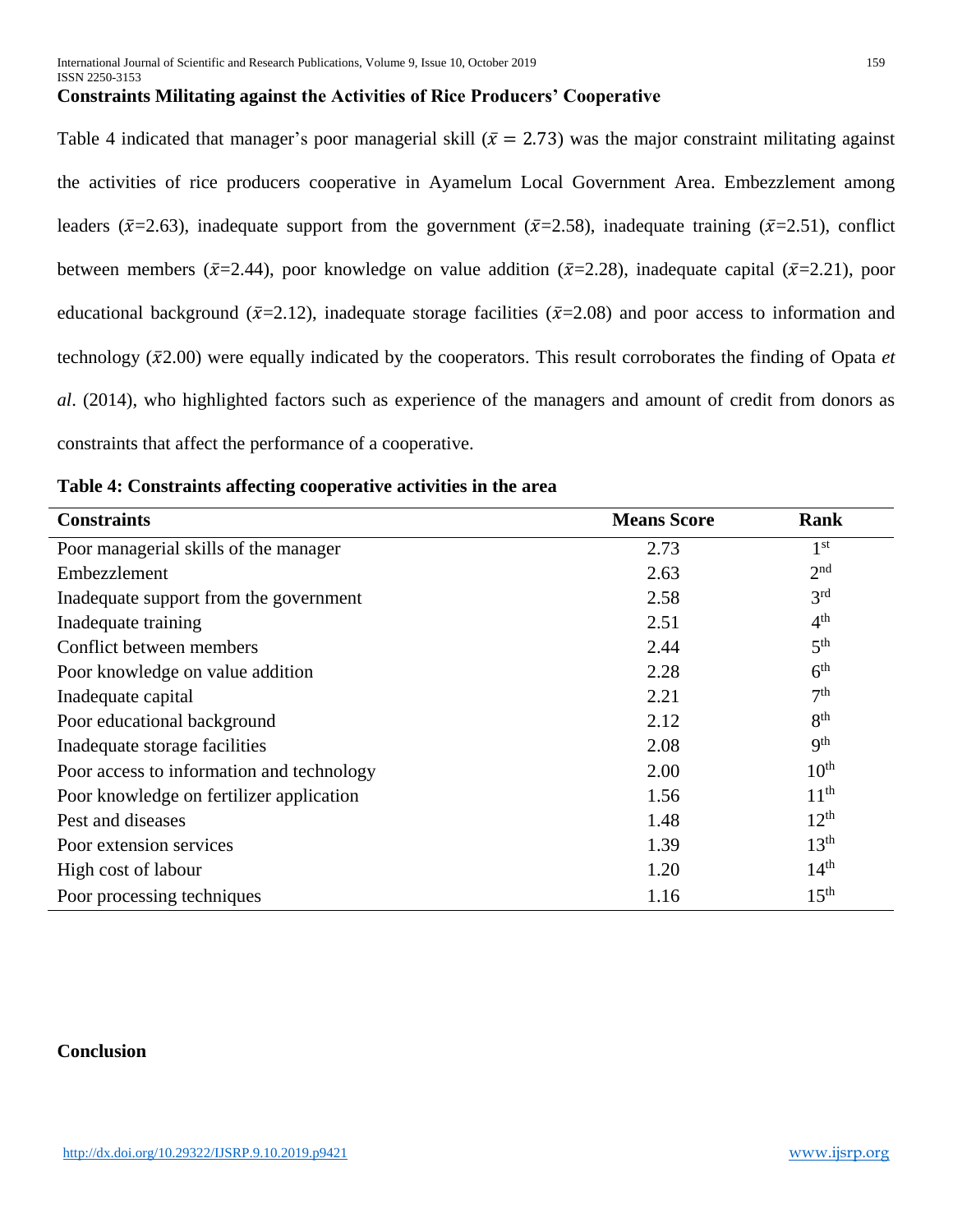In the overall, the activities of rice producers' cooperative in food production in Ayamelum Local Government Area was significant. The cooperators benefited immensely from the cooperative and in turn, the cooperative had positive effect on member's welfare through provision of low interest loans, provision of subsidized quality inputs, training of members and communal labour etc. However, notwithstanding the tremendous activities and benefits recorded by the rice producers' cooperators in the study area, there were still traces of retrogressive issues identified that militates against their cooperative activities. Some of which, as identified by the cooperators includes but not limited to poor managerial skills of the manager, embezzlement among the leaders, inadequate support from government, inadequate training, conflict between members and poor knowledge on value addition.

#### **Recommendations**

Based on the findings of the study, the following recommendations were found imperative: From the findings, it was obvious that the rice producers' cooperative had limited capital to execute their activities. As such, government, non-governmental agencies and stakeholders should intensify efforts towards the sustainability of rice producers' cooperative society in the study area and the country at large by providing seed capital and single digit loans through the commercial banks. In addition, the management of the cooperative society should endeavor to improve their managerial skills by organizing training on managerial skills in order to actualize the cooperative mandate.

#### **References**

- Adejo, E.P., Adejo, E.G. & Shaibu, U.M. (2017). Assessment of gender access to agricultural loans from cooperative societies in Dekina Local Government Area of Kogi State, Nigeria. *Journal of Asian Rural Studies, 1*(2), 123 – 133
- Ademu, Y., Aduku, D.J., Elesho, T,M. & Nweke, P.O. (2018). Contributions of cooperative societies to economic development in Kogi State, Nigeria. *International Journal of Economic and Business Management, 4*(6), 35 – 46
- Ani, O.F. (2018). A comparative study of the role of men and women in cooperative development in Udi Local Government Area of Enugu State, Nigeria. *International Journal of Community and Cooperative Studies,*   $6(3)$ ,  $16-26$